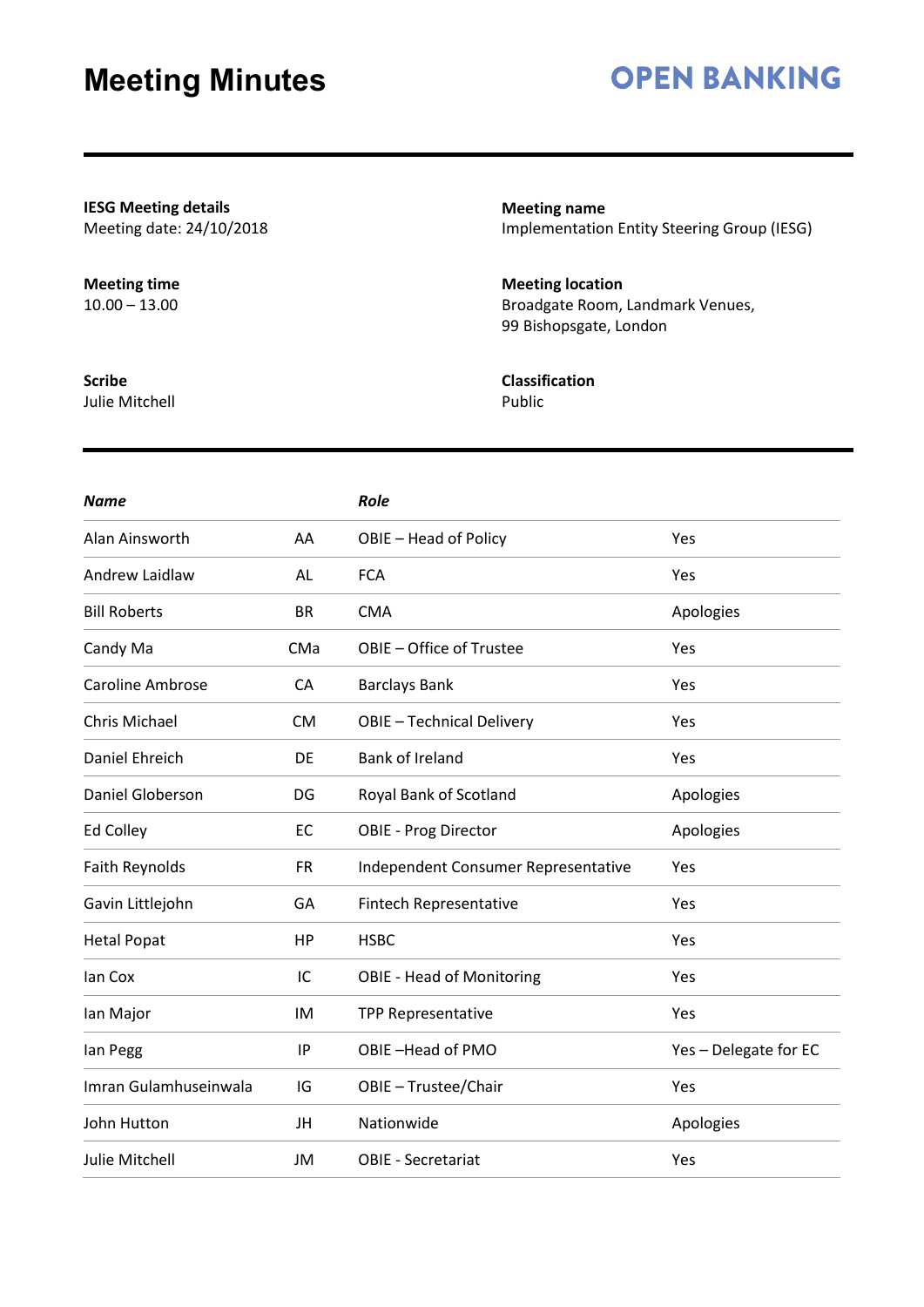### **OPEN BANKING**

| Laura Mountford      | LM         | <b>HM Treasury</b>                  | Apologies               |
|----------------------|------------|-------------------------------------|-------------------------|
| Mark Chidley         | <b>MCH</b> | Independent SME Representative      | Apologies               |
| Mark Mullen          | MM         | Atom Bank                           | Phone                   |
| Matt Cox             | MCo        | Nationwide                          | Yes                     |
| Paul Horlock         | PH         | <b>NPSO</b>                         | Apologies               |
| Phillip Mind         | PM         | <b>UK Finance</b>                   | Yes                     |
| <b>Richard Rous</b>  | <b>RR</b>  | Lloyds Banking Group                | Yes                     |
| Robert White         | <b>RW</b>  | Santander                           | Yes                     |
| Roy Hutton           | <b>RH</b>  | <b>Allied Irish Bank</b>            | Yes                     |
| <b>Ruth Mitchell</b> | RM.        | <b>Electronic Money Association</b> | Phone - Delegate for TS |
| Simon Waller         | SWa        | OBIE - Head of Testing              | Yes - Delegate for EC   |
| Stephen Wright       | SW         | Royal Bank of Scotland              | Yes - Delegate for DG   |
| <b>Thaer Sabri</b>   | <b>TS</b>  | <b>Electronic Money Association</b> | Apologies               |
| Vickie Hassan        | VH         | Danske Bank                         | Apologies               |

#### **No. Agenda item**

#### **1.A MINUTES**

- 1.1. **IG** opened the meeting and noted the minutes had been circulated, all contributions had been received and as there were no final points he would **accept the minutes of the 26th September as final**.
- 1.2. **GL** commented that on Page 5, the copyright action should not be marked for closure; he felt there were still some issues outstanding. **GL** also had a comment on 1.13 and would follow up with **JM** after the meeting.
- 1.3. **IG** agreed with **GL** on the copyright matter, requesting it be added to the agenda for the November meeting.

#### **1.B ACTION LOG**

1.4. **IG** noted there was nothing contentious on the action log, advising that JW was not joining the meeting and there would be no update on the API evaluation group. In AOB AA to provide a European update, from the perspective of the OBIE.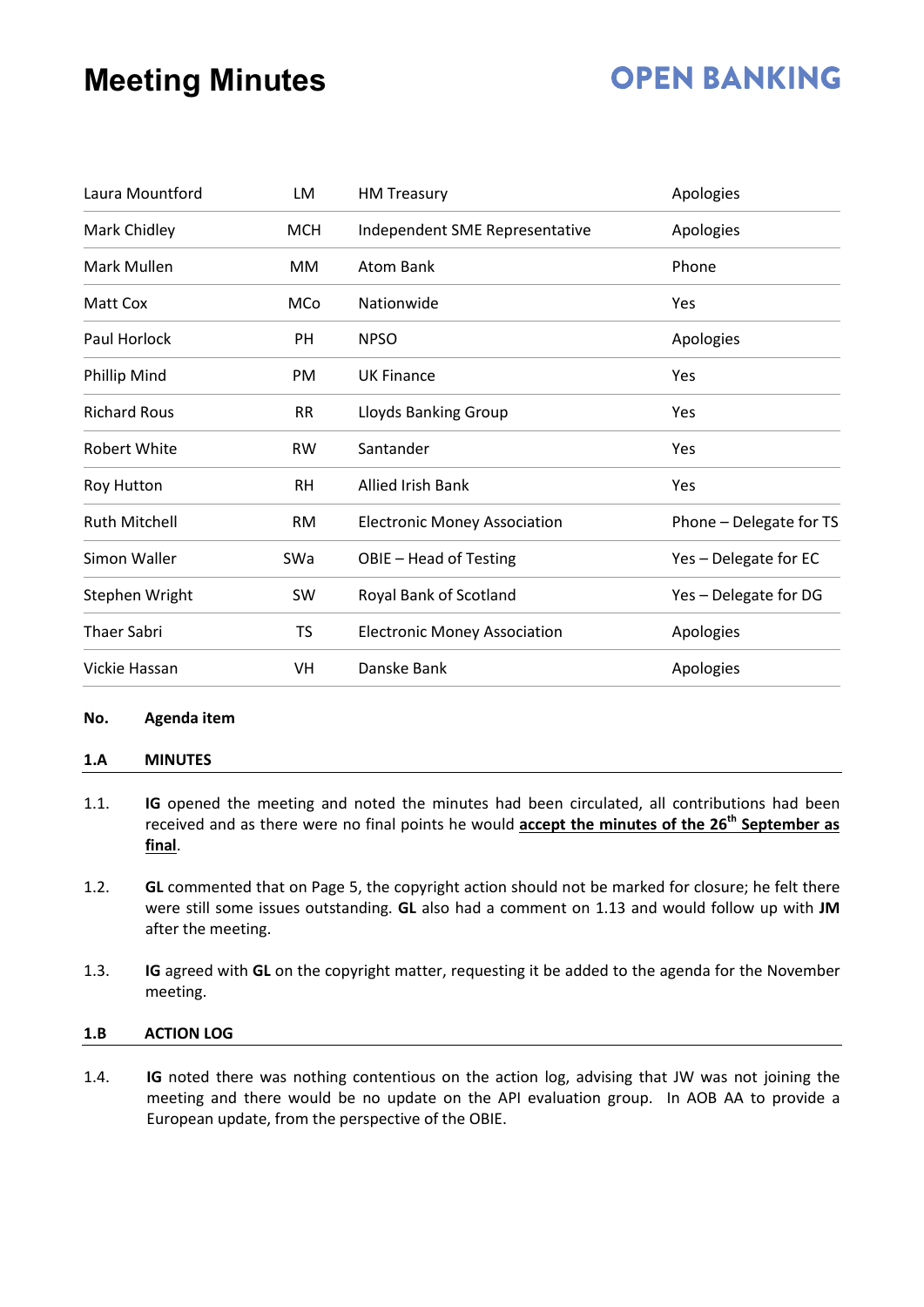# **OPEN BANKING**

Items 106 onwards, all items are covered in the meeting.

| <b>Action Number</b> | <b>Date Raised</b> | <b>Owner</b> | <b>Description</b>                                                                                                                                                                                                                                                                        | <b>Notes</b>                                                                                                                                                                                                                                                                                                              | <b>Target Date</b>                                   | <b>Status</b> |
|----------------------|--------------------|--------------|-------------------------------------------------------------------------------------------------------------------------------------------------------------------------------------------------------------------------------------------------------------------------------------------|---------------------------------------------------------------------------------------------------------------------------------------------------------------------------------------------------------------------------------------------------------------------------------------------------------------------------|------------------------------------------------------|---------------|
| IESG_2018_301_97     | 27/06/2018         | JW           | Update on the next steps for EG API process to<br>be provided to IESG.                                                                                                                                                                                                                    | Update 29/08: JW to update following API EG<br>meeting $11/09$ .<br>Update 17/09: Item added to IESG agenda for<br>26th September<br>Update 11/10: JW did not attend October IESG.                                                                                                                                        | 19/07/2018<br>26/09/2018<br>24/10/2018<br>26/11/2018 | Open          |
| IESG_2018_301_106    | 19/07/2018         | <b>CM</b>    | CR for Transaction ID's: document update,<br>requires a more practical solution and<br>consolidated at MG and TDA.                                                                                                                                                                        | Update 03/08: half day workshop held on 3rd<br>Sep to get input from TDA and TPPs. This<br>workshop will enable the owner/sponsor of the<br>CR (Gavin Littlejohn) to update the CR and re-<br>present at a later date - target date 24 October<br>IESG).<br>Update 11/10 - CM providing summary update<br>to October IESG | 06/09/2018<br>24/10/2018                             | Closed        |
| IESG_2018_301_111    | 06/09/2018         | AA           | AA to <b>IESG on 24/10</b> - holding update paper<br>whilst main paper is revised. SIR paper to be<br>updated addressing: what does certification<br>mean modular certificates grading: pass, work<br>or fail (review what terminology to use) Update<br>on overarching proposition plan. | Update 17/09: EC to provide brief verbal update<br>as part of the IESG Programme Summary on 26<br>September 2018, with full paper submission at<br>24 October IESG.                                                                                                                                                       | 24/10/2018                                           | Closed        |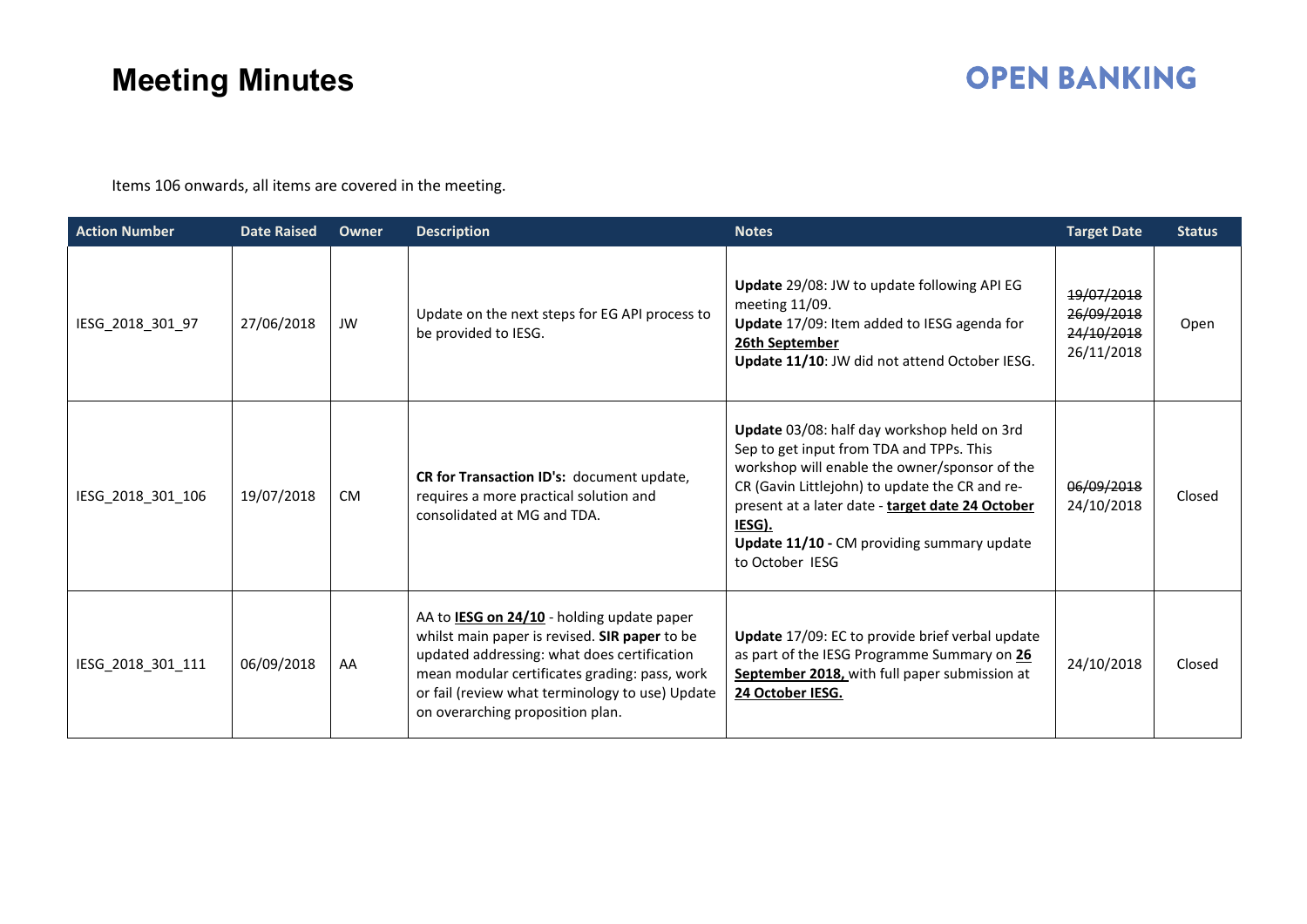# **OPEN BANKING**

| <b>Action Number</b> | <b>Date Raised</b> |    | <b>Description</b><br>Owner                                                                                                                                                                                                                                                                                                                                                       | <b>Notes</b>                                                                                                                                                                                 | <b>Target Date</b>       | <b>Status</b> |
|----------------------|--------------------|----|-----------------------------------------------------------------------------------------------------------------------------------------------------------------------------------------------------------------------------------------------------------------------------------------------------------------------------------------------------------------------------------|----------------------------------------------------------------------------------------------------------------------------------------------------------------------------------------------|--------------------------|---------------|
| IESG_2018_301_120    | 06/09/2018         | AA | Brexit Update: AA to look at paper on Brexit in<br>October IESG.                                                                                                                                                                                                                                                                                                                  | Update 17/09: AA to provide verbal update at 24<br>October IESG.<br><b>Steering Update</b><br>AA advised that there was work still to be done<br>and proposed to bring to the November IESG. | 24/10/2018<br>26/11/2018 | Open          |
| IESG 2018 301 122    | 26/09/2018         | EC | TPP Funnel $-$ IG to be provided with a named<br>list of TPPs to ascertain where they are and<br>what their intentions are, what are the specific<br>situations are and to provide more information<br>on the numbers. Internal Action is for Simon to<br>do a memo on the 31 TPPs in the funnel and<br>create TPP Heat map for inclusion in future TPP<br>Funnel updates at IESG | Update 11/10: TPP heat map included in<br>programme update section of pack for 24<br>October IESG. IG has received named list and<br>OBIE team working on MI                                 | 24/10/2018               | Closed        |
| IESG_2018_301_123    | 26/09/2018         | EC | Look at implementing a feedback process<br>regarding on-boarding.                                                                                                                                                                                                                                                                                                                 | Update 16/10: New slide incorporated into<br>Programme Update: (TPP section) focusing on<br>TPPs live to market, and will be included pack for<br>24 October IESG                            | 24/10/2018               | Closed        |
| IESG_2018_301_124    | 26/09/2018         | EC | MI Web Upload: needs narrative and support.<br>Memo to be written to CMA9 (Steering<br>members and PBCs) and copy non CMA9 from<br>Steering. Style of uploads to be reviewed by<br>Comms team and engage external support.                                                                                                                                                        | Update 11/10: Open Banking website uploads<br>progressing; permission narrative agreed. New<br>format for MI to be included in pack for 24<br>October IESG.                                  | 24/10/2018               | Closed        |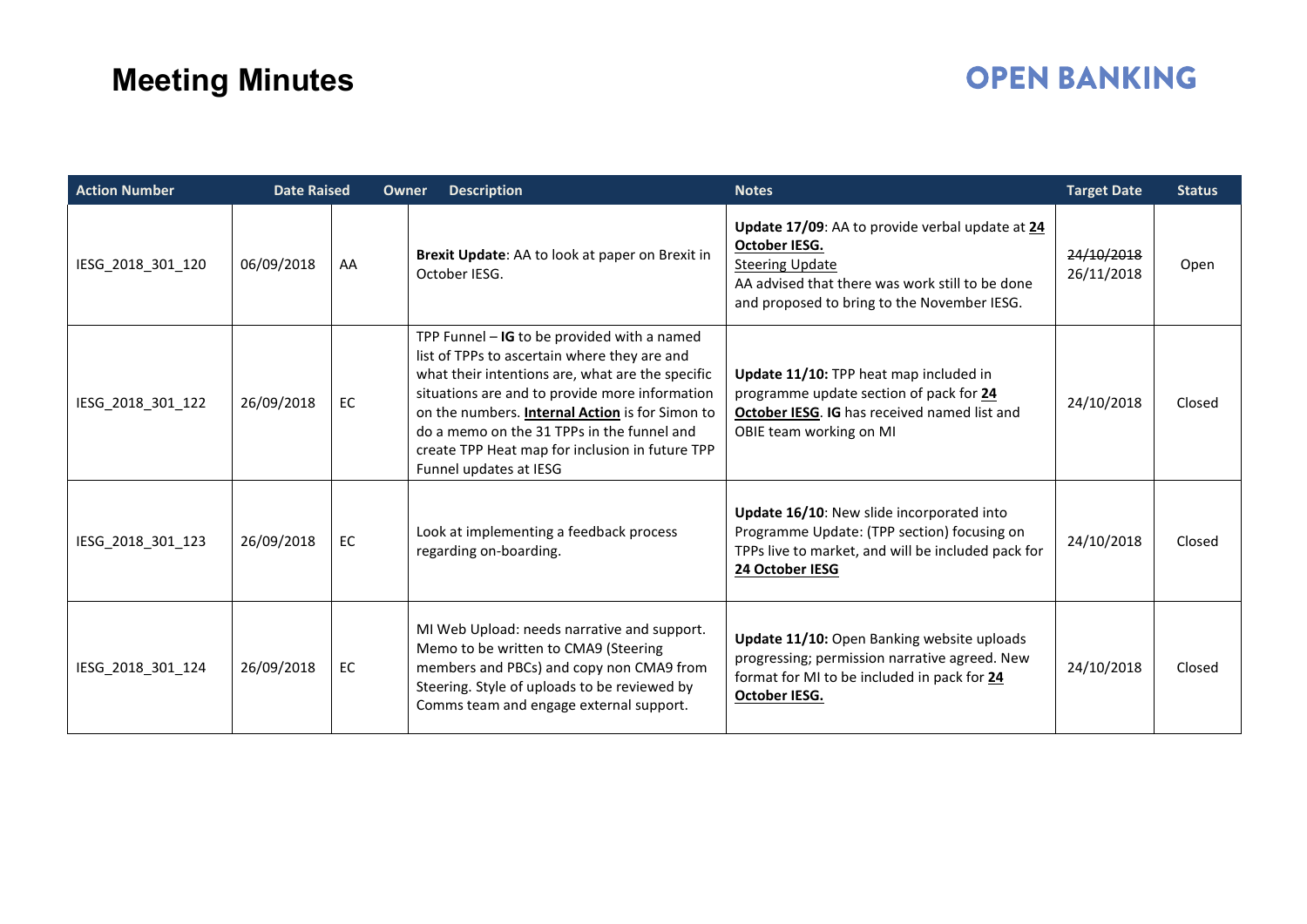# **OPEN BANKING**

| <b>Action Number</b> | <b>Date Raised</b> |     | <b>Owner</b><br><b>Description</b>                                                                                                                                                                                            | <b>Notes</b>                                                                                                               | <b>Target Date</b> | <b>Status</b> |
|----------------------|--------------------|-----|-------------------------------------------------------------------------------------------------------------------------------------------------------------------------------------------------------------------------------|----------------------------------------------------------------------------------------------------------------------------|--------------------|---------------|
| IESG 2018 301 125    | 26/09/2018         | EC. | Fraud Paper; Security team to provide a<br>briefing on the rationale behind the counter<br>fraud evaluation. Security team to provide a<br>more succinct memo to IESG - the action is<br>probably on Bill. McCluggage via EC. | Update 11/10: letter from EC to IESG included in<br>reading material for 24 October IESG                                   | 24/10/2018         | Closed        |
| IESG 2018 301 126    | 26/09/2018         | IG  | Trustee to provide letter to CMA to close out<br>P22 [Internal action: AA to draft Trustee letter<br>to CMA on P22 and provide to IG.                                                                                         | Update 11/10: Letter circulated on 12 October.<br>Copy for IESG included in reading material for 24<br><b>October IESG</b> | 24/10/2018         | Closed        |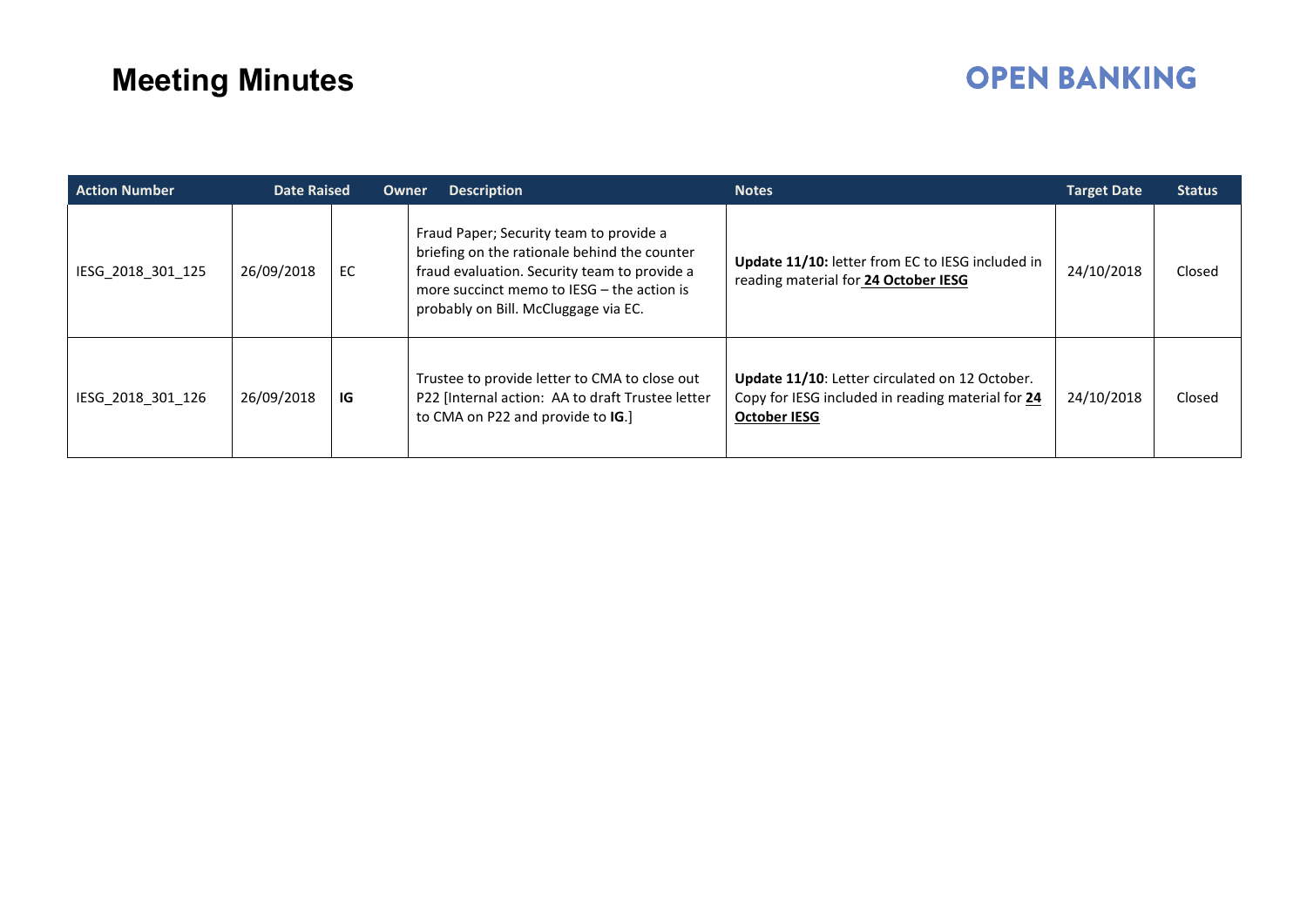### **OPEN BANKING**

#### **1.C PROGRAMME UPDATE**

#### *1.c.iii OBIE/CMA9 Update*

- 1.5. **IG** observed the programme had amber turned green rating on the Standard Implementation Requirements, adding the team were making good progress and preliminary findings would be discussed later in the meeting. **IG** advised that Evaluation Working Groups A & B are still amber because there remains a question mark over P5B (Variable Recurring Payments) which has not yet entered into Discovery.
- 1.6. **IP** added that the next iteration of Version 3.1 would be published on the 23<sup>rd</sup> October and the final version at the end of November. Work is continuing on Version 4 scope with baselining at the end of October; then to present at IESG in November.
- 1.7. **HP** asked if Release 3.1 (R3.1) was mandated to go-live in March. **IG** advised that R3.1 will be covered in the papers later in the meeting. **HP** wanted to know exactly what was required for the  $7<sup>th</sup>$  March as there were elements of R3.1 that were reasonable to include e.g. Customer Experience Guidelines, yet there were other elements e.g. Confirmation of Funds for PISPS that were material and shouldn't be mandated and HSBC would contest if made mandatory. HP stated there needs to be clarity around what is included in March and what is optional and then mandated for September. **IG** responded that HP's concerns can be addressed in the bilateral meeting.
- 1.8. **CM** suggested that the date should state March/September as some elements of R3.1 are expected for March and some are PSD2 requirements.
- 1.9. **RH** agreed with HP, requesting clarification on the March items, they could be six months earlier than the CMA9 had expected. **RH** believed previous conversations had stated that things would be released at that point, but it would be up to the individual institutions to decide when they applied them. **HP** suggested a clear grid should be created for the requirements of R3.1 - could PMG address this; it needs to be clear on what the legal obligations are.
- 1.10. **GL** agreed and asked if there was a clear view between HP points and the items that are already in V.3; which items are deemed as requirements for firms seeing exemption. **GL** wasn't sure if some payment items were being brought forward to V.3.1 to ensure the best possible chance to apply for exemption by the CMA9, adding that the TPPs need clarity of what they are building against and he thought the purpose of moving items from R.4 to R.3.1 was related to the exemption process. If they are not there, there needs to be another reason.
- 1.11. **RR** agreed with HP's proposal of a table of items that are necessary for an exemption. There will then be a clear difference between items that are mandatory because the Trustee says so and the things that are mandatory in the sense that it is necessary for an exemption.
- 1.12. **SW** observed that in the exemption process there is a difference between items in the sandbox and available as functional testing for TPPs and what has to be in live for March. **SW** added that it was important to consider that some of the March items will be built in the next few weeks and are entering testing phase.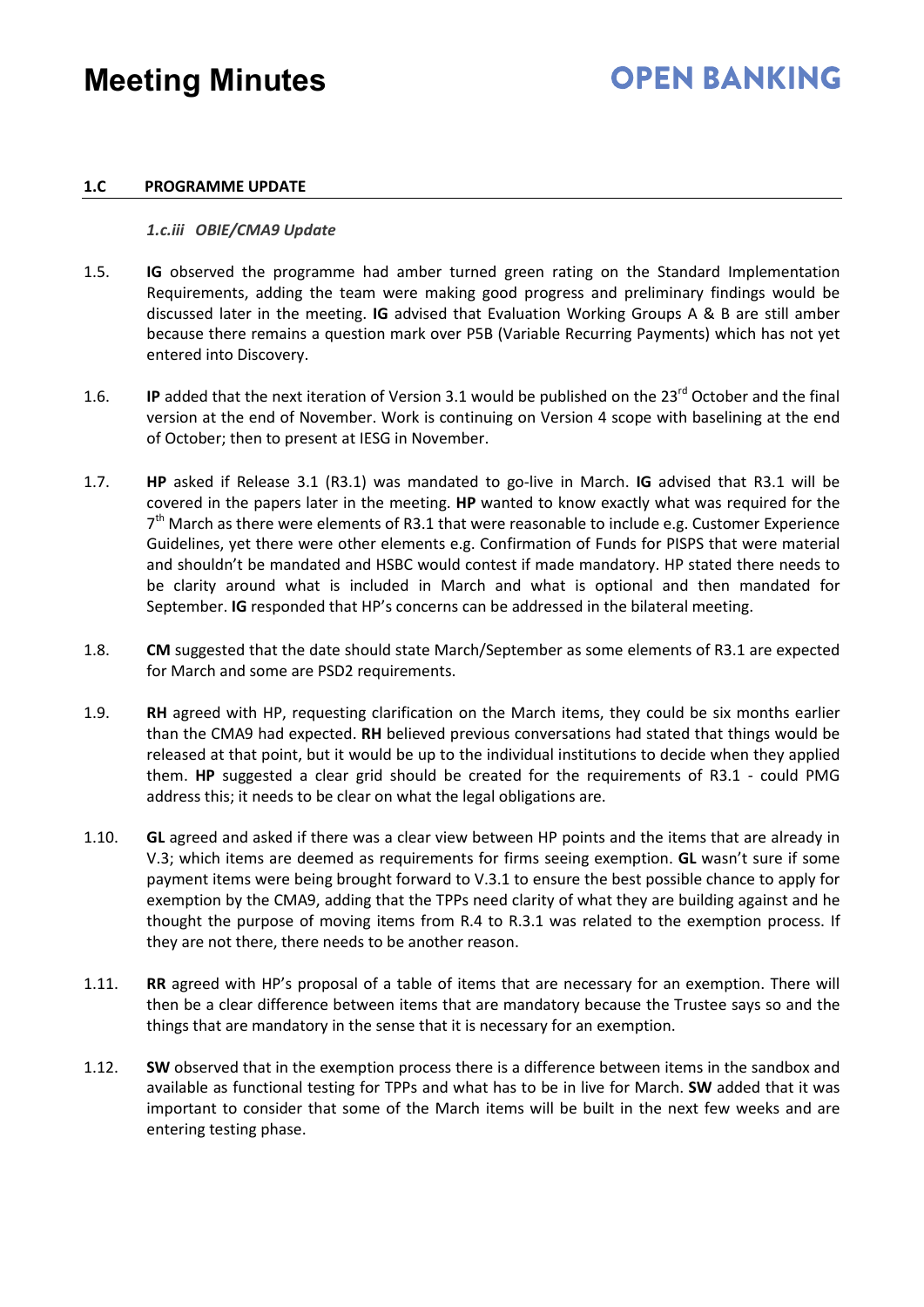# **OPEN BANKING**

- 1.13. **IG** agreed that the implementation plans across the CMA9 were incredibly challenging and there were some items that were viewed as critically important for consumer adoption such as the CEG guidelines and App-to-App Redirection, along with other items, which are of secondary importance. **IG** added that OBIE had been supporting the CMA9 during their bilateral meetings with the prioritisation process, which will benefit the whole ecosystem as well as their requirements to meet their FCA exemption obligations. **IG** noted that to date, nothing unduly had arisen that would give him cause for concern. **IG** added that it was important to find a way of surfacing the transparency and suggested going via PMG in the first instance, then communicate to the wider ecosystem and TPPs.
- 1.14. **IM** asked if there was a timeframe, how solidified were the bilateral meetings and what was the alignment from a comms perspective out to the wider market. **IG** described the bilateral process and that the Redirection Journey Improvement Document (RJID), (bar two), has been agreed in a formal letter from the Trustee to the CMA9; with baseline discussions relating to R3 and R4 scheduled to land in the next two to three weeks. **IG** added that there would be additional support for the CMA9 members to adhere to the R3 and R4 and where they don't a form of oversight will be created.
- 1.15. **GL** noted that on page 25, the SIR's were named as the operational guidelines, did that mean they were not requirements and had now moved to guidelines, which historically had not been a recipe for success. **IG** advised that would be covered in the SIR section later in the meeting.
- 1.16. **IG** asked if there were any comments from non CMA9 stakeholders on the CMA9 RAG status, noting that the RJID was being monitored on an ASPSP basis; which will bring more transparency in future steering packs and RJID activity should be completed by the end of 2018.
- 1.17. **GL** asked in terms of AIB and Santander what does it means "Trustee letter to be issued and that its RJID was not applicable". **IG** responded, stating the RJID was still being finalised. **FR** asked what the new acronym "RJID" was. **IG** explained that it was the Redirection Journey Improvement Document and stemmed from the P3 from the P4 evaluation where there was feedback from the OBIE team to the CMA9, which was to knock the edges of the customer experience in particular and could be implemented outside of the release schedule.

#### *1.c.ii TPP Funnel*

- 1.18. **IG** noted that the AISP live in live figure had increased from six to eight and believed this meant there were a couple of extra TPPs that were engaging with real customers, with real propositions. **SWa** advised there was a new live TPP as of Monday, increasing the number to nine.
- 1.19. **RW** asked if there was a reason why names were not included. **FR** agreed and would be interested to know if they were fin techs, traditional TPPs, or whether they were existing ASPSPs. **IG** agreed this was a valid question and asked if there was any sensitivity from the TPPs around this.
- 1.20. **SWa** advised there was not and the names could be shared. He advised that during MRO there was commercial sensitivity around the type of offering rather than their names and added that the graphs in the TPP funnel specifically exclude CMA9 ASPSPs TPP offerings.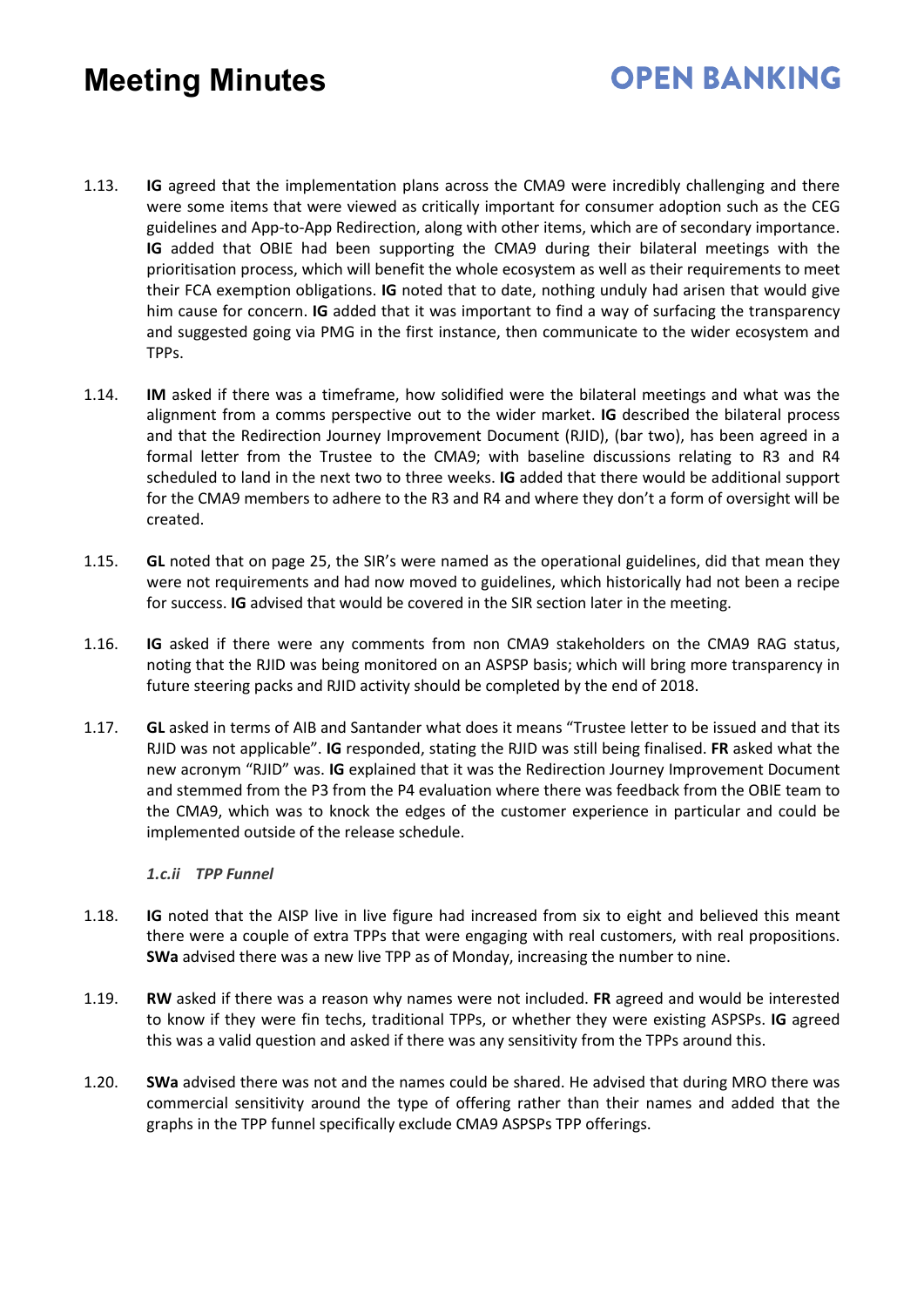- **OPEN BANKING**
- 1.21. **IG** advised IESG that the TPPs were Astro Digital, Cast Light and Fractal Labs . **SWa** confirmed that Astro is a beta app for current accounts; Cast Light is an affordability scorecard and Fractal Labs were business insights. **RR** felt it would be appropriate to include CMA9 activity on the graphs. **SWa** advised that OBIE could include that in future. **FR** suggested it would be helpful to include the nature of the businesses and understand if they were operating primarily as a consumer facing product or as a TSP. **SWa** agreed this could be done.

#### *ACTION: IESG\_2018\_301\_128: SwA - MI: CMA9 operating as a TPP figures now to be included in TPP funnel as part of programme update paper, as well as identify the names.*

- 1.22. **IG** advised that on page 28, SWa had provided a forward looking measure and it was not appropriate to include specific TPP names that were coming to market. **SWa** agreed that there were sensitivities around timings and projected volumes. **IG** confirmed that by year-end there should be 20 live TPPs in the market plus members of the CMA9 who were acting as a TPP. **SWa** confirmed that he would include the CMA9 in the funnel numbers.
- 1.23. **SW** asked what the OBIE view was on TPPs coming in for Q1 2019, he felt there was a lot of demand in the funnel coming through but the go live figure was a small fraction of that. **SWa** stated that it depends on the TPP's testing journeys and NCA permissions will also affect the volumes observed of those wishing to on board with the CMA9. **SWa** added that once a TPP is authorised and out of the sandbox, they do move rapidly through to the live ecosystem.
- 1.24. **GL** advised that some TPPs were worried about the timing of the release of Strong Customer Authentication (SCA), not just by the CMA9 but by all ASPSPs in the market, because the principle of customer not present screen scraping on a daily basis, requires the ability for the customer to set a rolling permission and not have to re-authenticate every day. SCA is something that the market is very worried about is and driving everyone to think that about accelerating their journey to Open Banking. **IG** agreed there were a number of items to be discussed and they could be addressed in AOB, however the question he was hearing was what level of resource should the CMA9 gear up to, to on board TPPs and whilst there is a continued interest and demand from TPPs it is still subject to the NCA authorisation.
- 1.25. **SW** believed 73 had been authorised to date; 73 active in the directory sandbox and there are 20- 30 actually live, the assumption is that those 73 will be live in March.
- 1.26. **GL** stated that of the dozen companies that are adding approximately 250 new users per day, one is at pace in Open Banking and there are 11 sat on the side-lines waiting to go. **GL** believed when the larger players start to enter; OBIE will see volumes of customers coming on to the platform. **GL** asked if there was a way to discover the frequency of refreshes per day, per TPP, as it would give a better lens on the number of real customers in the market.
- 1.27. **HP** suggested asking Yolt directly. **IM** added that distinguishing between technical and human connections in the ecosystem were critical, adding that there would be a need to solicit the TPPs to establish the numbers.
- 1.28. **IG** advised that the next section on the agenda focussed on API KPIs: what is being measured, what is going public and timeframes required. **IG** added he has had good discussions with the CMA9 via their Heads of Retail forum, particularly around their appetite to get adoption of non CMA9 ASPSPS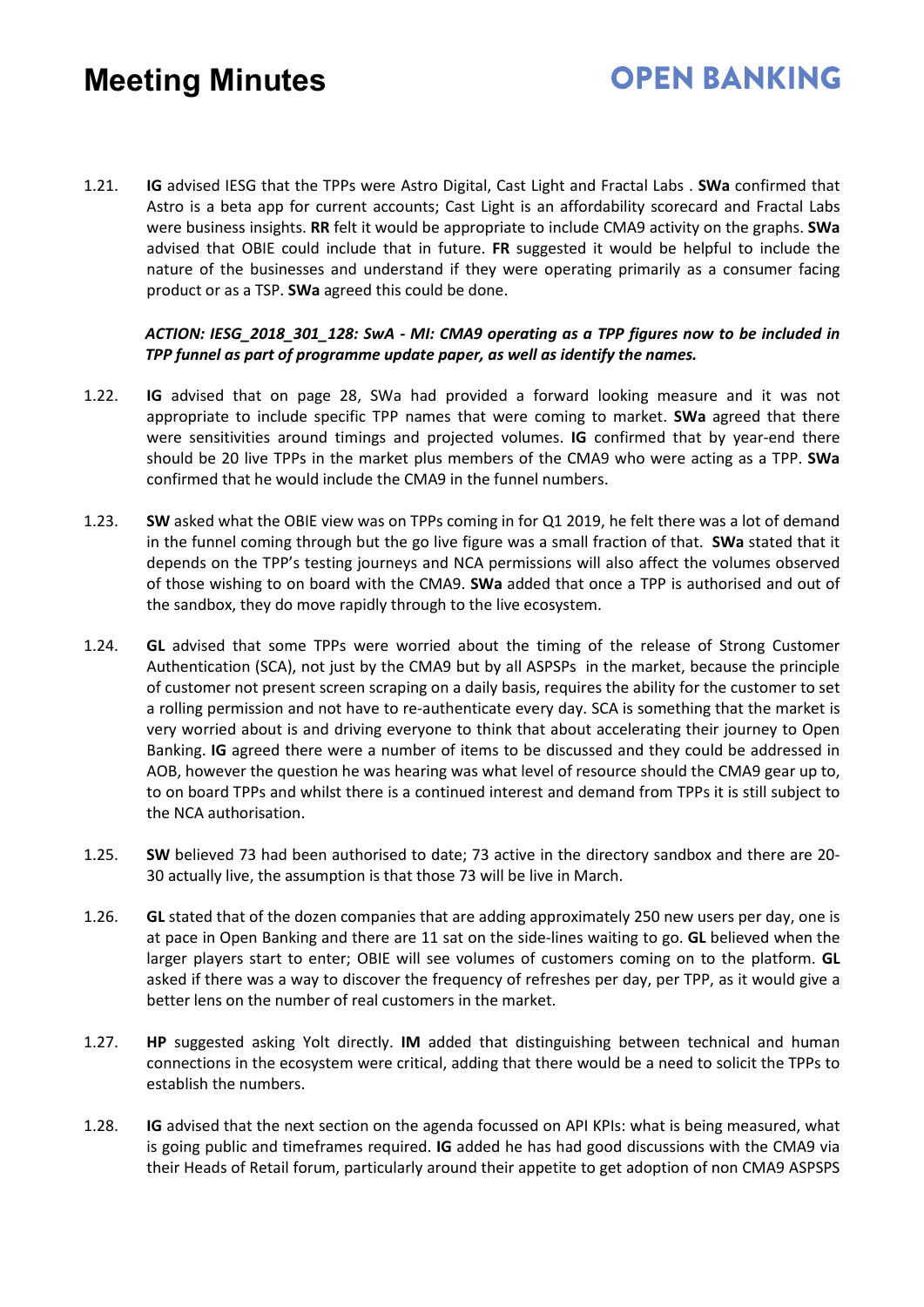### **OPEN BANKING**

and TPPs, as well as end consumers and SMEs. There was recognition that the number of customers was the one piece of volume data that an external viewer/layperson is interested in and the CMA would use this to understand what success looks like and the end outcome for the CMA would look like. **IG** confirmed that there were encouraging soundings from the CMA9 to begin to present and offer some of that data; on an aggregated basis to begin with.

1.29. **CA** agreed this was a fair approach and to understand customer adoption this is the way forward. **SW** suggested it was worth checking with Yolt as they were the main player in the market. **IG** acknowledged there was sensitivity with regard to Yolt and for reasons of politeness OBIE needs to have a discussion with them first.

#### *ACTION: IESG\_2018\_301\_129: CM - liaise with Yolt re customer adoption and the ability to make this information public.*

- 1.30. **MCo** agreed with **IG** but also wanted to use this information for more accurate forecasting and planning for scaling and resilience. **IG** suggested to MCo that it should also be an integral input as part of Nationwide's Stress Testing for any exemption activity they are undertaking.
- 1.31. **CM** advised IESG that this should be approached with caution; there are currently between five and twenty thousand customers in the system at present, however when the large tech players join, it will be a complete game changer in terms of CMA9 resilience and it may be very difficult to forecast using these numbers.
- 1.32. **HP** believed that the CMA9 would still be the drivers of volume; referring to HSBC's own product; which now has 200,000 users, so when that moves to API's it is a bigger chunk of volume and other banks must be working on similar volume driven items.
- 1.33. **GL** added that in the live market there were approximately 2.5m 3m to come across, which will be during the course of the next 12 months, assuming the RTS timetable doesn't get moved. **IG** finalised that polling the TPPs and Yolt for customers is going to be challenging.

#### *ACTION: IESG\_2018\_301\_130: CM - OBIE to explore with the ASPSPs how to get to the customer numbers and work through what it means to try and pull the information together.*

#### *1.c.iii API KPIs*

1.34. **IG** advised that this was a new format and a subset of the information was now appearing on the Open Banking website. The CMA9 had received this information prior to publishing on the website, to assess it from the point of view of factual accuracy and he was not aware of receiving any commentary. **IG** advised that August data has gone live and September will follow once the data has been reviewed by the CMA9, likely within the next week, adding that the CMA were pleased the CMA9 were getting this information out there as it was an important pillar of their overall approach. **IG** advised the next step would be to move from aggregate information to brand based and after constructive discussions with the Heads of Retail of the CMA9, it was recognised that this information will be brand by brand, under regulatory requirements by September 2019, so there is no reason why OBIE cannot fast track this.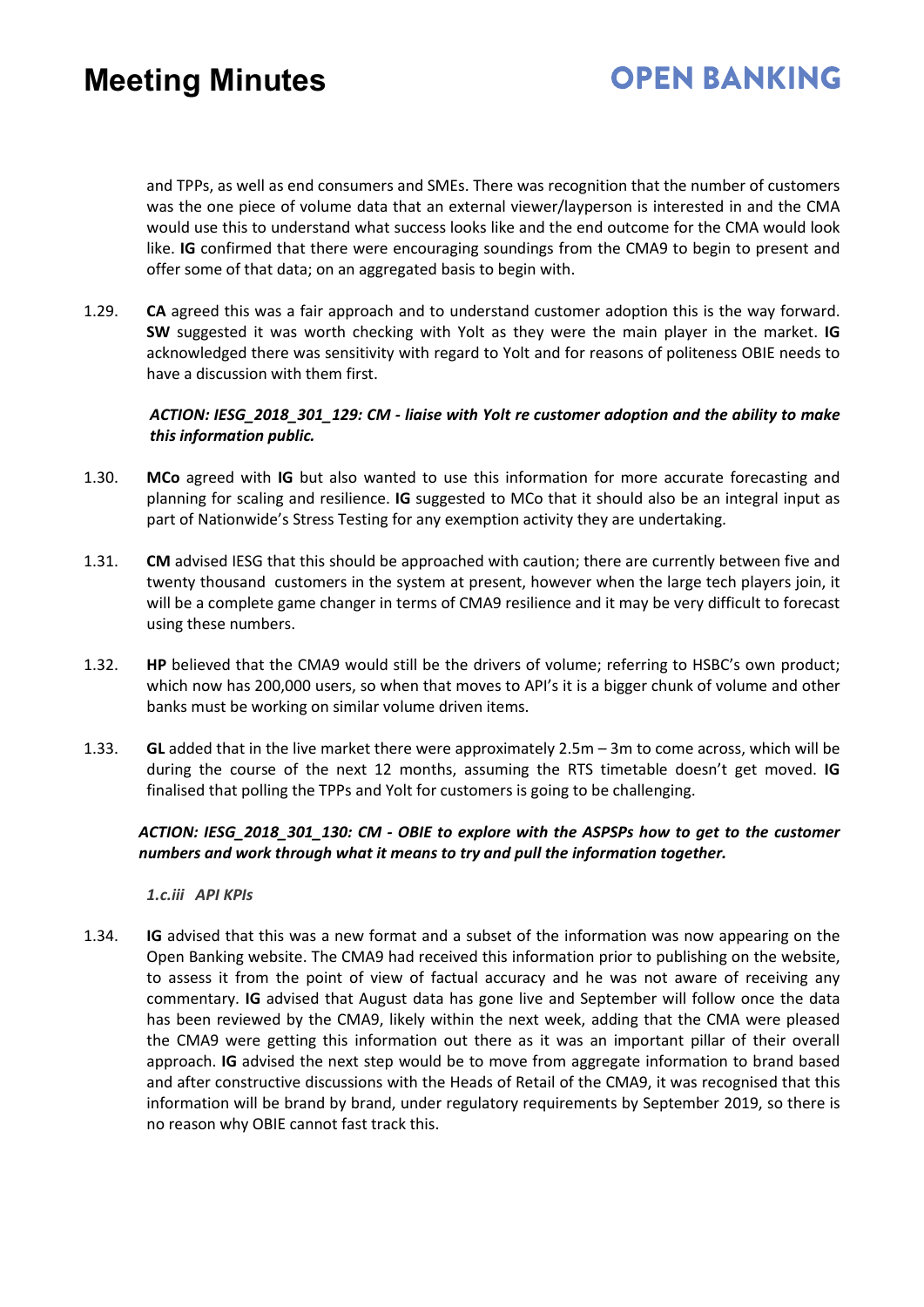### **OPEN BANKING**

- 1.35. **FR** commented that in October's IESG, she asked about a benchmark against TPPs that were offering consumer facing services that used screen scraping and how those products are being used. It would give a sense of transition between the two types of technology. She also asked if it was time to look at a suite of consumer focused metrics, how is OBIE going to measure the CMA remedy metrics and how is data going to be collected.
- 1.36. **IG** advised **FR** that this was the essence of the request from the CMA9, who are trying to understand what the success metrics are that the CMA is looking for. **IG** added that OBIE would run a process with the CMA and obtain granular metrics by which success can be gauged; advising that Ian Cox and the Monitoring team will help the CMA understand if the Order is being achieved. The first step in this is for the Trustee to have a full discussion with the CMA.

#### *ACTION: IESG\_2018\_301\_131: IG - Consumer Metrics: IG to discuss with CMA prior to November IESG.*

- 1.37. **GL** referred to page 48 and the FDATA monthly update, advising that it was going to become a live report on the FDATA website and a number of other TPPs have agreed to provide data to it, as currently data comes from a relatively small number of firms. **GL** added that a key point of interest was that there are some firms where the conversion tracks similarly to their on line channel for their direct customers; there are others where the API is now significantly outperforming screen scraping in customer conversion to the tune of 25-30% consistently over a sustained number of customers and period of time. There are others where it is 25% less than the screen scraping equivalent in the API. This creates a set of inverse incentives because it makes the journey less competitive. **GL** questioned what the regulator, the CMA or the Trustee can do about this and was aware that there was a lot of work going into the customer journey on the authorisation step, but on the authentication, there is still the impediment of different types of SCA; creating a level playing field is a material, regulatory challenge.
- 1.38. **IG** asked AL for his view of this assessment. **AL** advised he was not sure what extent screen scraping data can be corroborated with what the regulators requires; however felt the data from a "how are things working in practice" would be was helpful.
- 1.39. **IG** commented on the analysis provided by FDATA: from a CMA perspective it has been helpful in assessing some of the interactions that the CMA have had specifically with parts of the community. One of the main questions the CMA ask themselves is "have we created something that is better than screen scraping" and this goes a long way to helping inform that view. With regard to AL point about comparison, that is something the CMA are interested in because they want to align with the FCA and PSD2 interpretation of what good looks like.
- 1.40. **GL** added that the key thing was that the RTS is primarily looking at the availability, speed and quality as opposed to the comparison between the SCA journeys. From the TPPs perspective, the most important metric is the efficacy with which the process on-boards customers or completes the payment.
- 1.41. **CA** advised that it was important to understand the limitations of the data and what it is telling us. **IG** agreed with CA and observed the positioning is helpful, especially as this information is provided by FDATA rather than mandated by OBIE. **GL** added that the sample set will increase in the coming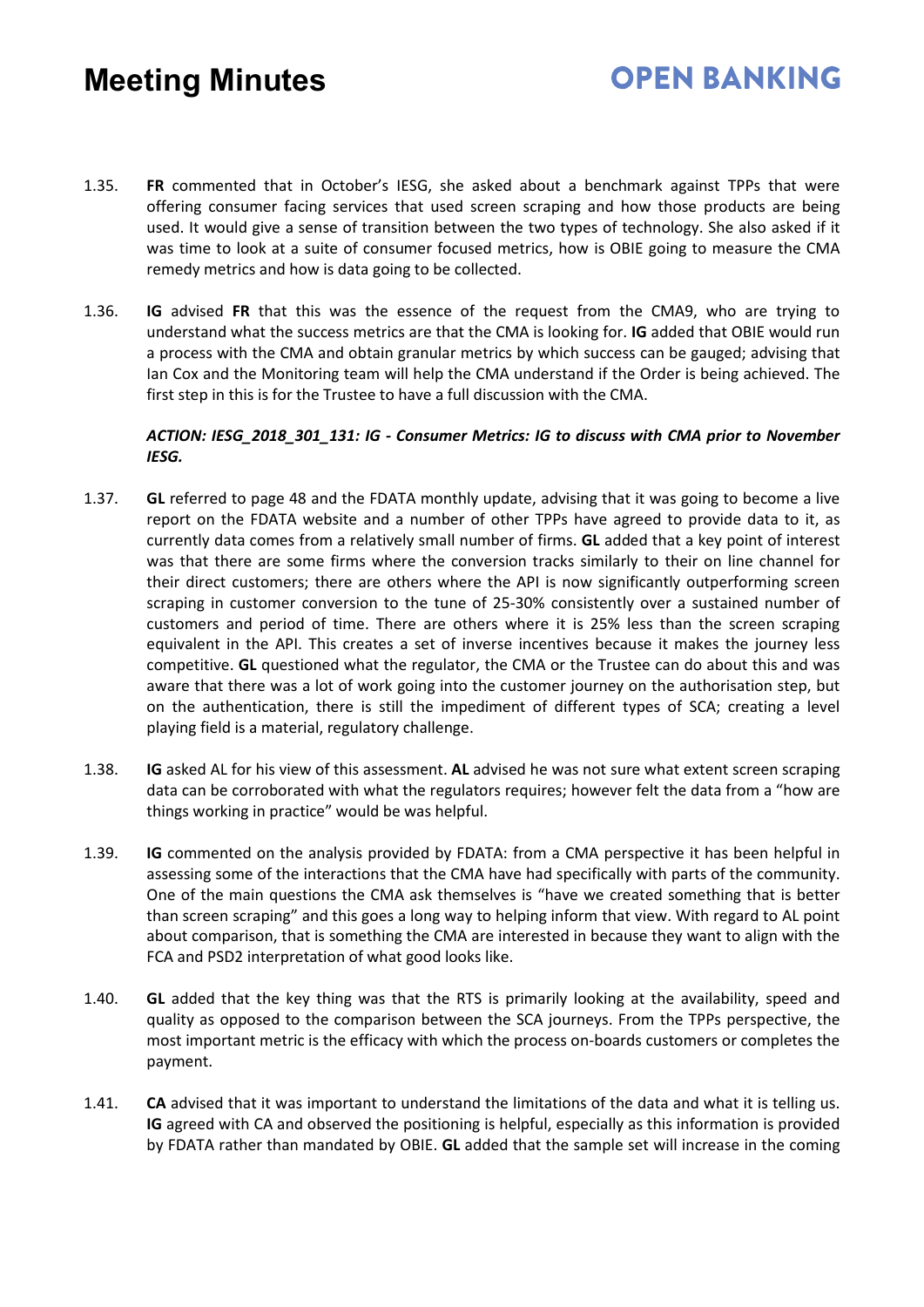weeks. **IM** stated that it was important to distinguish between existing journeys and up time and availability versus the throughput.

- 1.42. **CM** suggested a quick win would be publish in the next IESG pack calls by end point type, as this will identify use cases or use patterns. **FR** asked if it would include testing data. **CM** advised that his understanding was that it's only production API calls.
- 1.43. **IG** confirmed there was now a mechanism for evolving data and proposed that OBIE begin to form part of/additional items of the IESG API KPI deck and begin to include the better proxies for underlying activity and then over time, filter in what customer numbers mean. Further discussions in the future with IESG will be required to interpret the data to ensure the correct level of data is being shared with those outside of the ecosystem.

#### *ACTION IESG\_2018\_301\_132: CM - Calls by End Point: Discovery required for obtaining customer numbers, CM to liaise with CMA and Ian Cox. Aim for inclusion in November IESG pack to discuss and agree to publish in the public domain.*

- 1.44. **GL** referred to the figures in the paper, commenting that the availability figures were not good. **IG** asked if he had a sense of what good looks like. **GL** suggested an acceptable figure was similar to what the brands had in their direct customer channel. **SW** advised that some of the banks experienced outages in September and they were across both API and digital channels.
- 1.45. **IG** advised that outages were being looked at and have been discussed during the bilaterals, adding that the last few periods, many of the participants have experienced outages.
- 1.46. **HP** asked if there was a plan to publish page 36. **IG** confirmed that there was no plan at present. **HP** added that as the information was already semi-public there was no objection from HSBC on publishing it.
- 1.47. **IG** advised he was hesitant to publish as there was a wider discussion on information by brand required and would like to give the CMA9 time to review and prepare any necessary communications. **IG** confirmed that the Heads of Retail of the CMA9 were comfortable with this approach. **RH** advised the context needs to be clearly understood. **IG** agreed that it is important to understand who the audience is as some of the information is very technical
- 1.48. **GL** advised that the TPP market was relaxed about the data on page 36 stating that the market is seeking a level playing field, not for the TPP to be available whilst the banks direct interface is down. **GL** added that if it had this data, removing those that are down in the direct customer channel, it would create a better method of showing a like for like comparison between the two channels, so that all could see how well supported the level playing field principle is being adhered to.
- 1.49. **IG** asked if the CMA9 currently report publicly the downtime on their direct platforms. **CA** advised that it depended on the outage type and if customers can get on line via other channels.
- 1.50. **IG** asked AL what the timing was on the EBA and FCA guidelines. **AL** advised that the FCA will not publish until the EBA have, but the plan is before the end of the year and they have been trying to encourage the EBA to accelerate their timing and working in parallel with their own guidelines.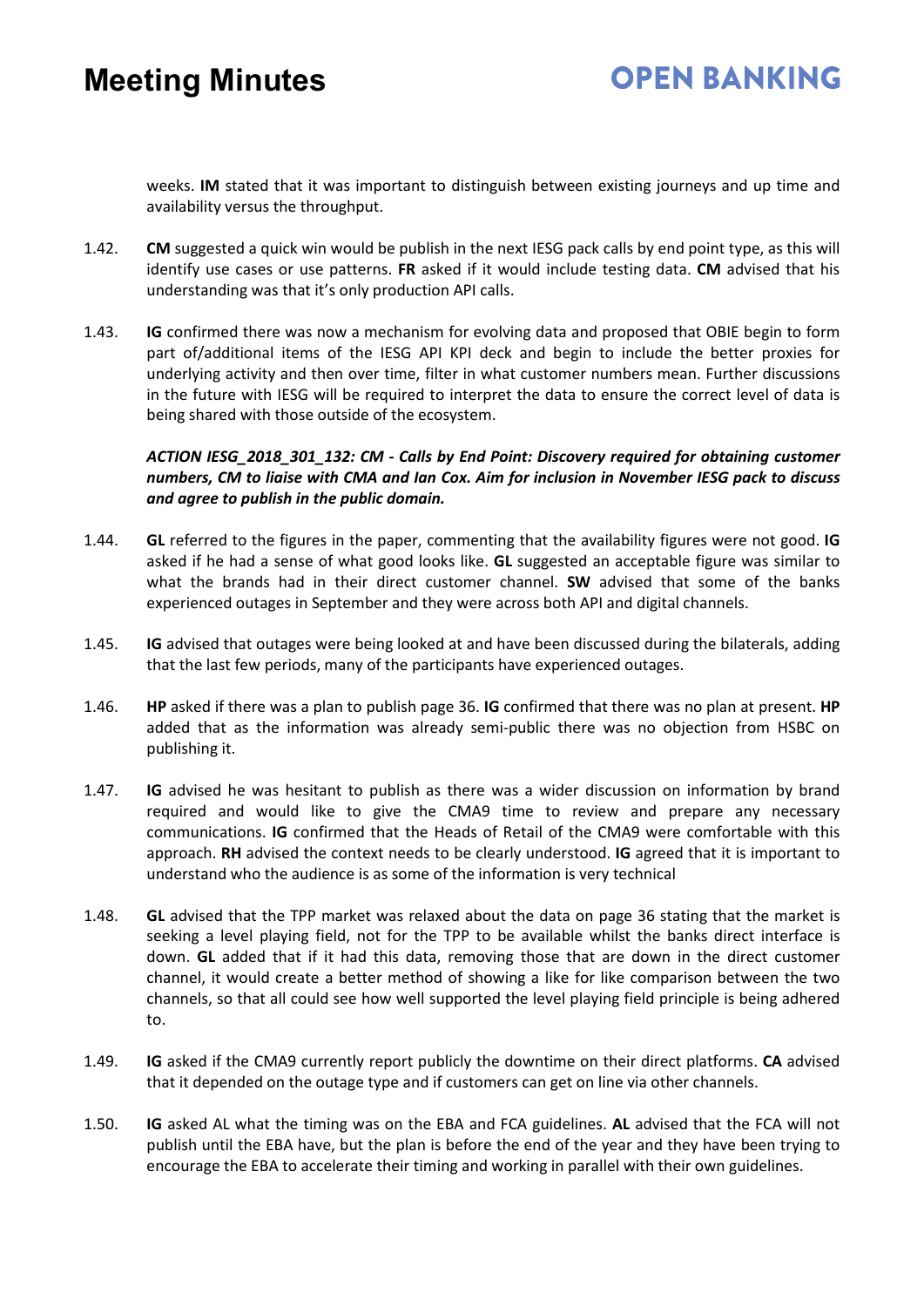- 1.51. **IG** advised the immediate next steps would be to have a meeting with the CMA9 to understand what data can be obtained, publish on the website, at IESG and finalise the timing around that; also important to look at customer numbers and the potential levers that OBIE have as it could be technical. **IG** stated that he did not want OBIE to have to frequently review the KPIs over time. **IG** added that this pre work should be done during the course of November, so when EBA guidelines are published, OBIE can quickly form a view. **IG** suggested that the non CMA9 members also join the meeting if they felt it would be useful.
- 1.52. **GL** advised that FDATA have a meeting with IM to find out what other metrics might be useful and the CMA9 are welcome to join. **IG** suggested combining the two meetings.

#### **2.A MANAGED CONVERSION LAUNCH ASSISTANCE (MCLA)**

- 2.1. **IG** advised that the team had taken learnings from Managed Roll Out (MRO) and have operated a comprehensive, multi-track approach. PMG and Testing Working Groups have reviewed the paper and it has the support of the CMA9. **IG believed this was an uncontroversial approach for Release 3 testing and was minded to approve**.
- 2.2. **SWa** advised the date should be the  $13<sup>th</sup>$  March and not the  $7<sup>th</sup>$  March.
- 2.3. **CA** supported the process and PMG agreed to target the end of November to have this locked down.
- 2.4. **HP** asked if the acronym could be changed to Release 3 MRO as his wider stakeholder group get incredibly confused with the vast number of acronyms in use. **SWa** agreed with HP advising OBIE are trying to convey that this is broader than the MRO, however if IESG are in agreement he would push it back to MRO as it gives a level of consistency. **IG** suggested raising this at PMG and simplifying the name.
- 2.5. **IM** observed that as this was a mutual programme of support; was there an end date. **IG** advised that was one of the reasons the team didn't want to refer to it as MRO, due to the original MOR having definitive start and end date. This however has participants all at varying stages and many TPPs will come into the process after Release 3 or between Release 3 and Release 4, so the intent is that this is open ended.
- 2.6. **GL** asked if anyone had a sense that if Version 3 requirements had been available at the start date; how much of the work done over the last couple of years would be truncated. **GL** advised that his reason for asking was that if as a new ASPSP, you had to fire the start gun with an equivalent team today, how long does it take to deliver Version 3, or would you have to deliver V1, V2 and then V3.
- 2.7. **IG** advised that he could not answer that fully, nor could it be addressed at this meeting.
- 2.8. **AL** asked if this had been put together to encourage TPPs to test and on board with firms they might not necessarily have considered. **IG** advised that the intent was to make it easier for non CMA9 to engage with the TPP community.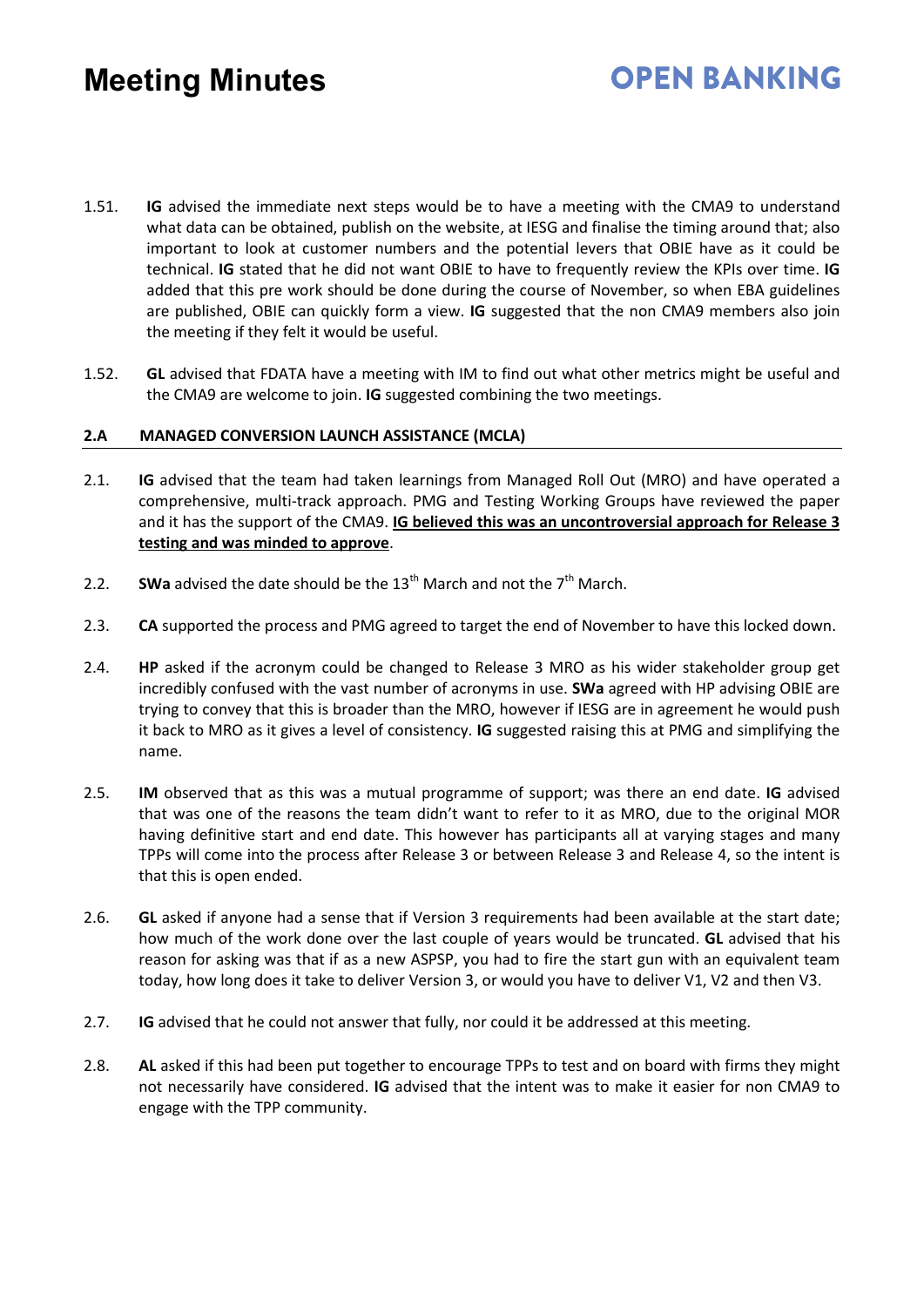2.9. **SW** suggested that a round table with the FCA on the exemption process was needed to align thinking, as it came up in PMG that some of the CMA9 were taking different approaches. This should take place in the next few weeks, before OBIE finalise their guidance.

**OPEN BANKING** 

#### **2.B UPDATE ON TRANSACTION ID'S**

- 2.10. **IG** advised the teams had reviewed this item and sought to find a constructive solution that was helpful to the TPPs but also implementable by the ASPSPs. This item is about an ASPSP being transparent with a TPP as to how they can best get to immutable transaction ID's. **IG sensed this has the support from all participants so on that basis was minded to approve.**
- 2.11. **IG** observed option four was the "do nothing" category and it would be a shame if the CMA9 and future ASPSPs landed in this space. He didn't believe the CMA9 were unwilling to provide the information; it's just that the information doesn't exist and would require significant build to make it happen.
- 2.12. **IM** asked if there could be something else provided if Transaction ID's were not available that would create additional, attributed data that would then create uniqueness. **CM** advised that this was discussed in detail during the workshops and provided more in-depth detail on a subset of option three.
- 2.13. **RH** asked what the ask was of the CMA9 and sought further clarification. **GL** agreed that the recommendation could do with being redrafted in terms for creating transparency and the output needs to be crisper with confirmed dates etc. **IG** asked OBIE where the various participants on matters such as dates are and agreed that a redraft was required to address missing key points. A process needs to be created and then it can be signed off. **SW** stated that it was not in the Order or PSD2 and had provided feedback on the costs involved. **SW** added if one of these options was required by March, many banks are "maxed out" on doing anything by then; it is likely to be option four, however if the question is what can be done for September then there would be a mixture of views across one, two and three. **FR** said the paper did not make clear what the loss of benefit was from not having the uses cases transaction ID enabled versus the cost of the CMA9 delivering for those use cases. **IG** advised that part of the issue was that many of the ASPSPs are in very different places. **FR** asked what it was from a consumer point of view that was going to be lost, if the transaction identifiers are not made available.
- 2.14. **IG** suggested that this point could be finalised at the meeting; he requested OBIE firm up the recommendation, include some timings and get some nuance language around one to three, versus four. **IG** added that he didn't see any fundamental change in position on this recommendation, there is a willingness from the CMA9 to try to make this work .
- 2.15. **CM** requested the CMA9 revert with what they can do by when.
- 2.16. **IG** requested that CM prepare the recommendation to push through IESG prior to the November meeting.

*ACTION IESG\_2018\_301\_106: CM - OBIE firm up the recommendation, include some timings and get some nuance language around one to three, versus four. To be circulated prior to November IESG."*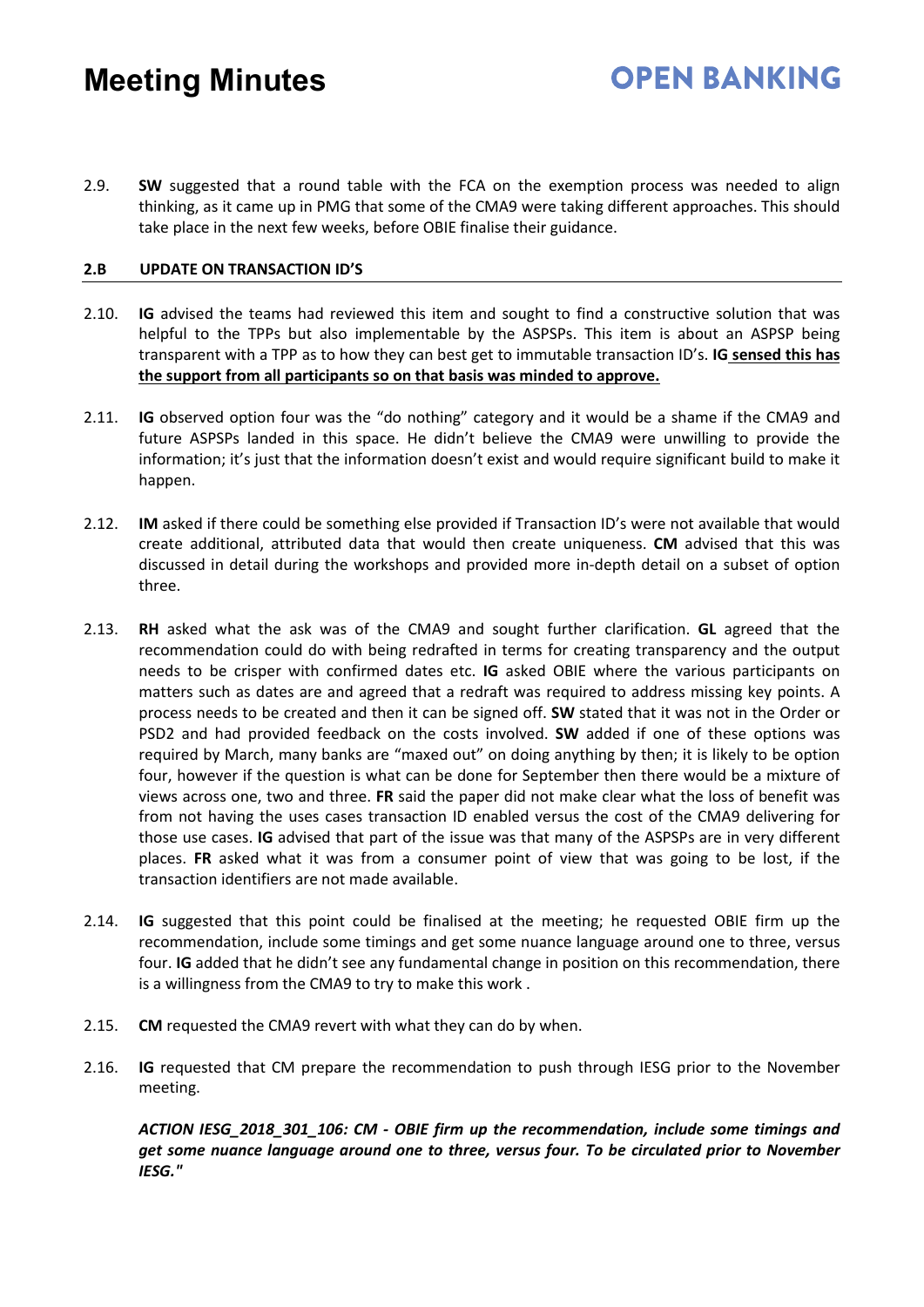### **OPEN RANKING**

#### **2.C UPDATE ON CUSTOMER EXPERIENCE GUIDELINES**

- 2.17. **IG** advised that the team had asked him to approve an update to the Customer Experience Guidelines (CEG). This document is intended to make the implementation of the CEG for March, easier and simpler. Section three is about clarification, section five is a defect/bug needed fixing and section six is about creating consistency between CEG and the CEG Checklist. **IG** stated advised that he was not in a position to flex the March deadline and asked if any of the CMA9 had any issues with version 3.1. **IG** advised that the changes were limited and were intended to be helpful; many of the changes came from the CMA9. **IG approved the Customer Experience Guidelines.**
- 2.18. **RH** advised that AIB still had one outstanding query which is pending clarification. **IG** requested RH follow up post IESG,
- 2.19. **CA** stated that Barclays had some concerns around the CBPII flow and felt it could damage the customer experience. **AA** advised that it was not within the scope of this version (1.0.1), although version 1.1 would have more significant changes, which could capture her concerns. **CA** asked for clarification of that when available. **AA** added that 1.1 would be released alongside 3.1 and the consultation process was about to commence.
- 2.20. **RW** asked if this version was locked down and final. **IG** affirmed that 1.0.1 ideally for March, but if this version leads any of the CMA9 to be unable to make March, and revert to 1.0, that is acceptable. **IG** wants to ensure only the items that make it easier for implementation go into this version. Anything that increases the scope goes into 1.1.
- 2.21. **FR** observed that changes she had suggested, that she believed were non contentious had not been included in 1.0.1. **IG** suggested these were being addressed in future iterations.

#### **2.D UPDATE ON SIR PROPOSITION**

- 2.22. **IG** advised the steering group that the primary reason the SIR was being done was to meet the objective of getting non CMA9 ASPSPs into the ecosystem. The paper is not the finished article and is a work in progress and provides a flavour of where the Open Banking team are getting to. **IG** added that the timing of this was critical and it needs to land in 2018, with final sign off at November IESG. There have been conversations with non CMA9 ASPSPs who are looking to sign up and OBIE has received views from stakeholders prior to the IESG and wanted to address some of the points first.
	- 2.22.1. This is not about monetisation; it's about adoption.
	- 2.22.2. It is about how OBIE formalise the working relationships with non CMA9 in a way that gives them ownership of what it is being done.
	- 2.22.3. There is the question of how to engage in long term relationships; the first point they all want addressing when they sign up: what does that mean from a financial point of view
	- 2.22.4. It is similar to the Heads of Terms memo and although money is referred to, nothing is payable until 2020.
- 2.23. **IM** asked if it was commercial first and then adherence and exemptions. **IG** confirmed that it was compliance first and that was the predominant view held by most participants.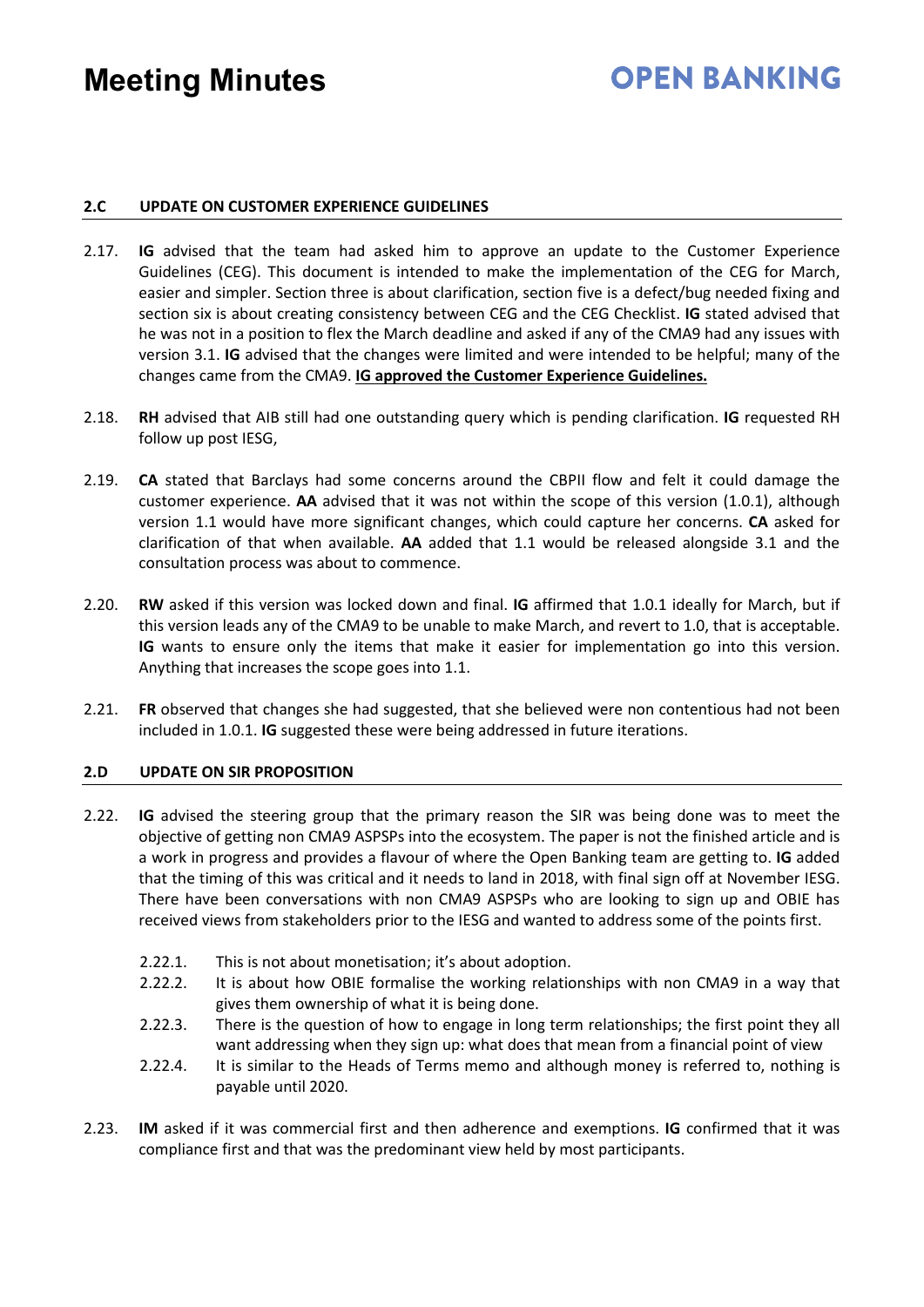## **OPEN RANKING**

- 2.24. **IG** noted the DMS element is also contained within the document and it's important to encourage this, if there are different DMS systems in use, it becomes quite complex for the end consumer. It's important to get as many participants on to this particular platform as possible.
- 2.25. **IG** advised a point was also raised about whether this caters for those ASPSPs that only want to do the minimum and confirmed that there are a number of companies in this bracket and OBIE want to make it as easy as possible for them. **IG** confirmed that many non CMA9 are already building commercial APIs (between an ASPSP and a TPP). **IG** wanted to make clear that there was nothing in the SIR proposition that would be considered as operating as a regulator; nothing about providing guarantees to any ASPSP that they will get an exemption, no liability shouldered by OBIE, just an easier framework process. **IG** asked for views; reiterating that this item will not be finalised today and will be brought to the November IESG for final approval.
- 2.26. **IM** noted that a Sales Director had been appointed and asked if there was an opportunity for up selling. **IG** advised that in theory there was, however in practice he had not discussed this with any non CMA9 ASPSPs that want to publish information through Open Data, however would be willing to have those discussions.
- 2.27. **GL** asked if there was any opposition to retitling the Sales Director to On-boarding Partner or anything other than its current title, as he felt that if potential users felt they were being sold to, they would run a mile; especially at EU level. **IG** agreed this was a good point, however the terminology was used because the skill set being sought is the kind of person that can actually covert closed contracts; and the non CMA9 need something to sign; to take to an executive committee and something that a Sales Director can help them get over the line. **IG** was conscious about OBIE running out of time to close and recruit. **AA** confirmed that there was already one new starter at OBIE that has a "TSys" background.
- 2.28. **MC** asked how this would affect the commercial model for the existing CMA9. **IG** responded that it doesn't as it sits entirely independent from the CMA9; the CMA Order directs the responsibilities and funding requirements for the CMA9; this is about the part within the Order where OBIE are trying to make it a broader market based initiative. **IG** advised that he had discussed with the Heads of Retail: at what point does the Order itself meet the changes that the CMA were looking for. Once that has been achieved it will then change the funding model. **GL** suggested that the more people in the ecosystem, the cost burden will be shared proportionately.
- 2.29. **IG** observed that this was more of a stepping stones approach, with the CMA9 who broadly account for 80-90% of overall market share. If OBIE can fill the 10-15% gap that would be a great outcome, there may need to be teaser pricing to make that happen, however cautious of not overpricing the DMS service. It's important that the parties adopt this along with the standards. **IG** added that during the course of November and December discussions will be taking place with people wanting to on board.
- 2.30. **HP** asked if there was any liability framework as there are more firms signing up to the directory and what would be the read across to Confirmation of Payee (CoP). **IG** agreed and that further discussions with NPSO/Pay.UK would be required to understand if the directory was the only way of meeting requirements under CoP, if so what the typical liability framework is associated with it and is it applicable to what OBIE are going to be doing.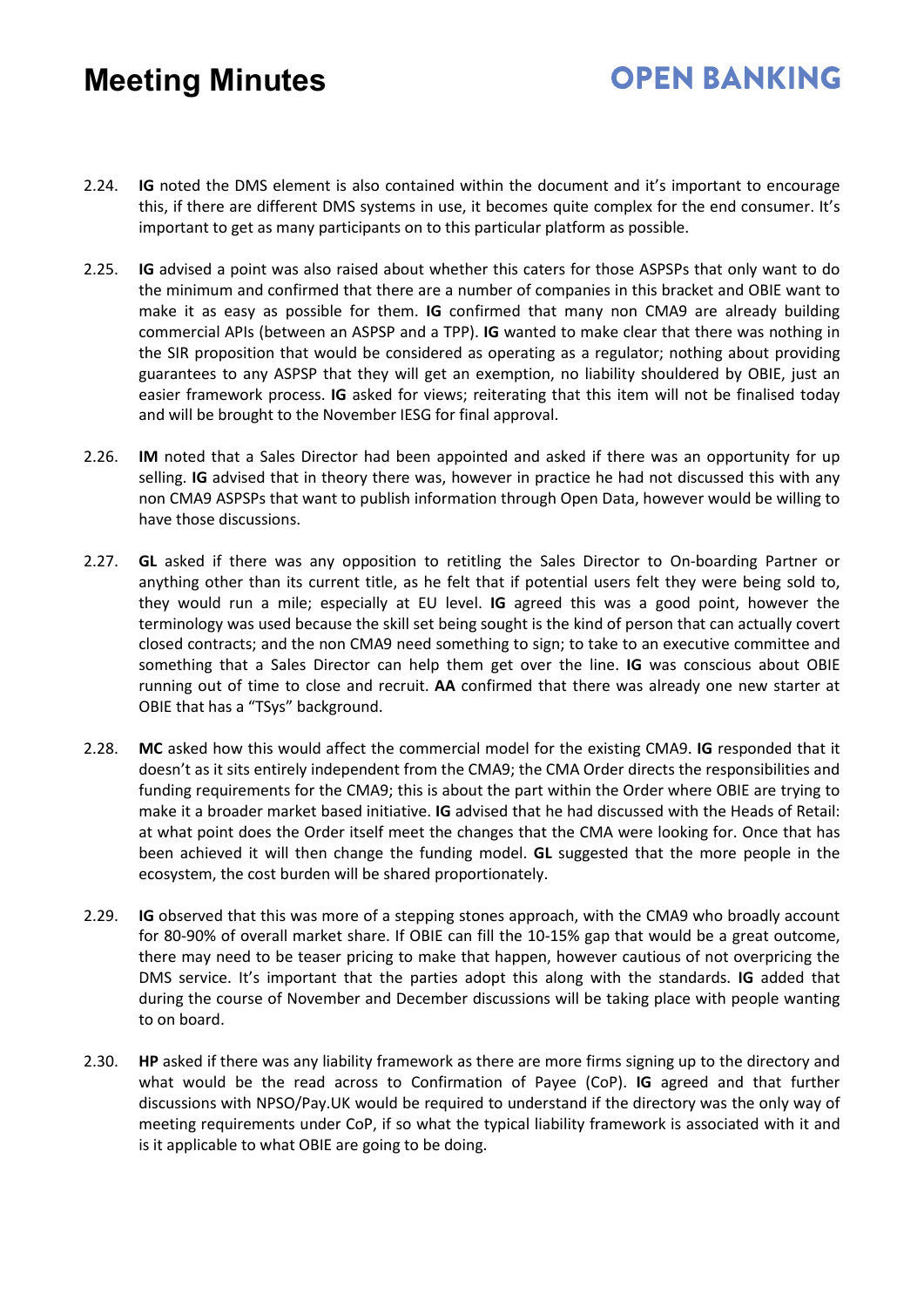2.31. **IG** suggested there may be a pricing point that is different for directory only, if it's only being used for CoP and not the standards. **HP** believed it was less about pricing and more about liability in the event of the directory going down and CoP failing. Who pays; the CMA9? It would be an unwelcome outcome. **IM** also expressed concerns around this item. **IG** acknowledged these liability and certificate concerns and agreed further discussions were required.

**OPEN BANKING** 

- 2.32. **GL** advised that FDATA would steer companies to a single DMS and asked from an ASPSP perspective if a material break was being mentioned, either through UK finance or if any of the CMA9 are having cold feet about the one that that is coming through, that it should be discussed before the break happens. **GL** added that this would not replace the National Competent Authorities (NCA), FDATA have been urgently campaigning at a European and local level to try to move towards a conformance based approach to the exemption process; of which this SIR and its toolset is exactly what the market needs. **GL** advised he would like to position this with all the regulators as "if you want to deliver PSD2 properly, this is what you need to do to make the APIs work properly".
- 2.33. **IG** addressed the points as follows:
	- 2.33.1. It would be disappointing if the CMA9 were not planning on using DMS; the Order itself talks specifically about a customer redress mechanism. It in effect becomes a CMA Order item. Any differing views need to be escalated to IG.
	- 2.33.2. NCAs: at the request of the EBA, OBIE was given the opportunity to explain the programme to all the NCAs around Europe. It was made clear that OBIE are developing a set of tools, not just for ASPSPs journeys with NCAs and enquiries are still forthcoming for those that want to use some of the elements (e.g. CEG).
- 2.34. **GL** asked if there was a sense on recent discussions between Stet, Berlin Group and Swift regarding a proposal of merging the international community to FAPI. **CM** advised there have been lots of ongoing discussions on this issue as it's in everyone's interest that all of the standards are either merged or aligned as closely as possible. The starting point is to do an exercise with Swift/Stet on mapping everything to ISO and FAPI was work in progress.
- 2.35. **GL** advised that he along with AA were presenting to Stet and Bank of France the following day and was there any message to carry through re FAPI. **CM** advised there were two messages: update them on the work OBIE are doing with Stet and Swift on the APIS and the other is the FAPI message.
- 2.36. **CA** was supportive of the paper and had detailed comments which she would send off line, however she believed the biggest issue for a non CMA9 and required absolute transparency, related to what they need to do to be complaint versus what they don't and is hard for them to understand. **CA**  suggested it could be worth sitting down with a few of the non CMA9 and see if they have what they need to enable them to get executive board approval to get this over the line and satisfy their compliance officers. They could be used as a feedback loop. **IG** agreed and was comfortable that this was the objective and the team at OBIE are trying to create the proposition, the brochure-ware that sits around it, along with the legal contracts that underpin it, which is only a small deviation from the current T&Cs.
- 2.37. **AA** added that when the workshops take place, the first question from non CMA9 is, is this CMA Order or PSD2. The message is it's about compliance with PSD2. OBIE is not trying to create a two tier system either but the bar is PSD2 and it's important to make sure that is understood.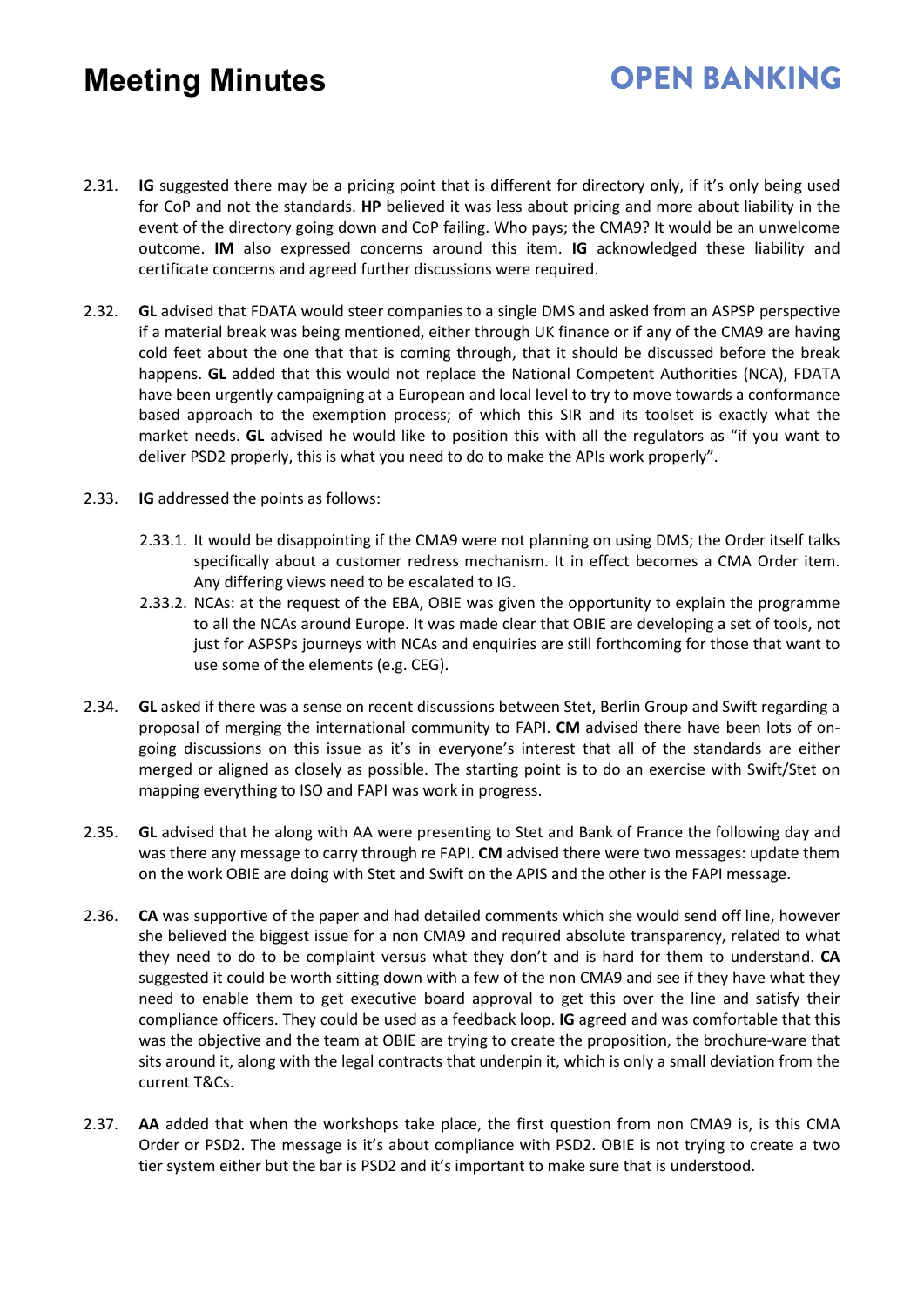# **OPEN RANKING**

- 2.38. **AL** advised there are still perception issues, as there are lots of long documents, multiple names which can make it especially difficult for non English speaking companies to understand. **IG** confirmed that the language in the brochure-ware is being looked at.
- 2.39. **RH** asked how long the banks that have already been in discussion with OBIE need to make their final decision. **IG** advised that 21 had signed up to the existing T&Cs and were ready and waiting. There is also a subset that **IG** is aware of who have completed internal governance and discussions have taken place with their key decisions makers.
- 2.40. **FR** asked about a consumer facing aspect to all of this, how it might work in terms of the SIR; when can OBIE discuss this. **IG** requested to discuss this off line and agreed a landing spot for this item can be included, but he doesn't want the process to slow down.
- 2.41. **CM** advised that the World Wide Web Consortium work around payments may negate the need for a kite mark from a payment point of view. **FR** added that there was talk over the summer about a consumer facing code of conduct; after discussions with EC and IG it appeared to fall outside the remit of the Implementation Entity. **FR** advised she has been working with the Lending Standards Board and Account Technologies who were hoping to collaborate with the Implementation Entity. **IG** suggested that this be looked at during the November IESG.
- 2.42. **IM** was interested to discover if the non CMA9 ASPSP would go above and beyond the minimum viable product. Has OBIE looked at value exchange; whereby prices are discounted if they go further. **IG** observed that the conversation today was about what needs to be done to comply; conversations can go beyond that in the future.
- 2.43. **CA** expressed concern that there is a risk of some non CMA9 continuing with screen scraping and there could be a risk of a divide in the marketplace.
- 2.44. **HP** added as a group, there is talk about doing more, the answer is always "let's do more and mandate it up on the CMA9", which will not work in a commercial framework. Gaps should be identified and become commercial optional extras; otherwise as a member of the CMA9 there will be some resistance to having further discussions through the IESG.
- 2.45. **IG** finalised that he had discussed with the Heads of Retail of the CMA9 about encouraging a non CMA9 ASPSP to become a member of IESG. IG formally proposed that Will Curley of Tesco Bank join steering, representing one of the non CMA9 ASPSPs that is building to the standard. Tesco have a large cards portfolio and can bring a perspective around what merchants are thinking.

#### **3. AOB**

#### *3.a VARIABLE RECURRING PAYMENTS (VRP) - P5B*

3.1. **AA** explained VRP: a long live consent to make customer not present payments in the future; subject to agreed parameters. In the mandate the customer can specify the maximum amount and number and total amount. The proposition is more controllable than direct debits or continuous payment authorities. The CMA does not believe the current set up provides a frictionless journey for the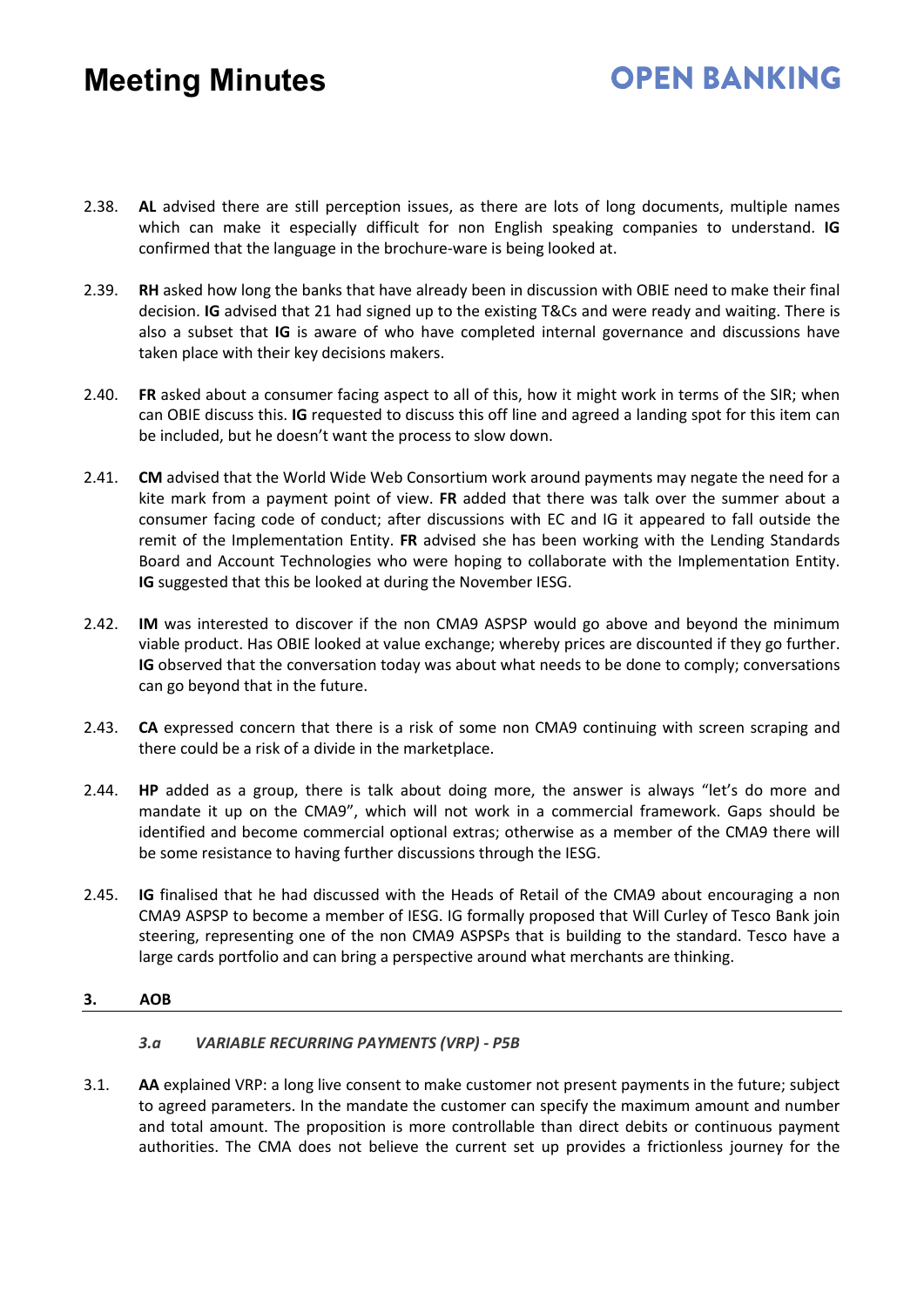### **OPEN BANKING**

customer. AA stated that this was not required for part of PSD2 nor is it prohibited. The challenge has been the specific liability framework for VRPs, with gaps in clarity around merchant disputes.

- 3.2. **AA** advised the next step is for OBIE to consult on the design, but it will not be released until September 2019, after PSD2.
- 3.3. **IG** commented there was not time on the agenda and this item needed further discussion and would take time to understand. It didn't relate to Release 3 or Release 4 and was not an immediate build priority but it was important to make progress. The CMA expressed a very legitimate concern regarding the roadmap the importance of having a frictionless mechanism for delivering sweeping. If any of the IESG members had questions they should raise them directly with AA.

#### *GL RAISED THE FOLLOWING:*

- 3.4. There are four primary barriers to TPPs adopting Open Banking:
	- 3.4.1. User journeys
	- 3.4.2. Quality of the API
	- 3.4.3. 90 day re-authentication, which doesn't affect the screen scraper
	- 3.4.4. Personal Identifiable Data (PID).
- 3.5. **GL** advised that 90 Day and PID have had things happen in the last 48 hours at a regulatory level. The EBA stated in their consultation paper, when the PSU's identity was not required (social security number, address, date of birth) the FCA have written to GL and said that the account holder information is a requirement and that he had misinterpreted that and there was no misalignment there. GL added that in terms of what to do now: ASPSPs don't have to put any of the other metadata about that account in the API but the account holder information is required. There is an expectation through dialogue between the FCA and the EBA that this particular point will be upgraded in the next EBA version. **GL** asked AL if his interpretation was correct.
- 3.6. **AL** referred to the Approach Document; point 17.32, advising this question is being submitted to the EBA and should be clarified sooner rather than later.
- 3.7. **GL** then commented on 90 day re-authentication: the evaluation group at a European level looking at the API, are effectively looking to have a rethink about whose responsibility the Strong Customer Authentication (SCA) is after the initial SCA. If a TPP, as a regulated actor from September 2019, would communicate with the customer to obtain their authority to maintain the connection and pass that information through to the ASPSP and provide regulatory reporting to their regulator that they have maintained the connection in a suitable fashion. That is a contentious issue but without it the AIS use case would be worthless.
- 3.8. **IG** clarified that this is not the TPP trying to use the PSU's ASPSPs credentials in order to get consent for renewal. It is the PSU's credentials with the TPP which have to be at a level of SCA which they would then communicate to the ASPSP that they have done their SCA with the PSU for renewal of consent and were now informing them of that.
- 3.9. **GL** did not want this to be taken as fact as regulation, the point was that it is taking all sides of the argument at evaluation group level. It has now gone forward as the proposal.